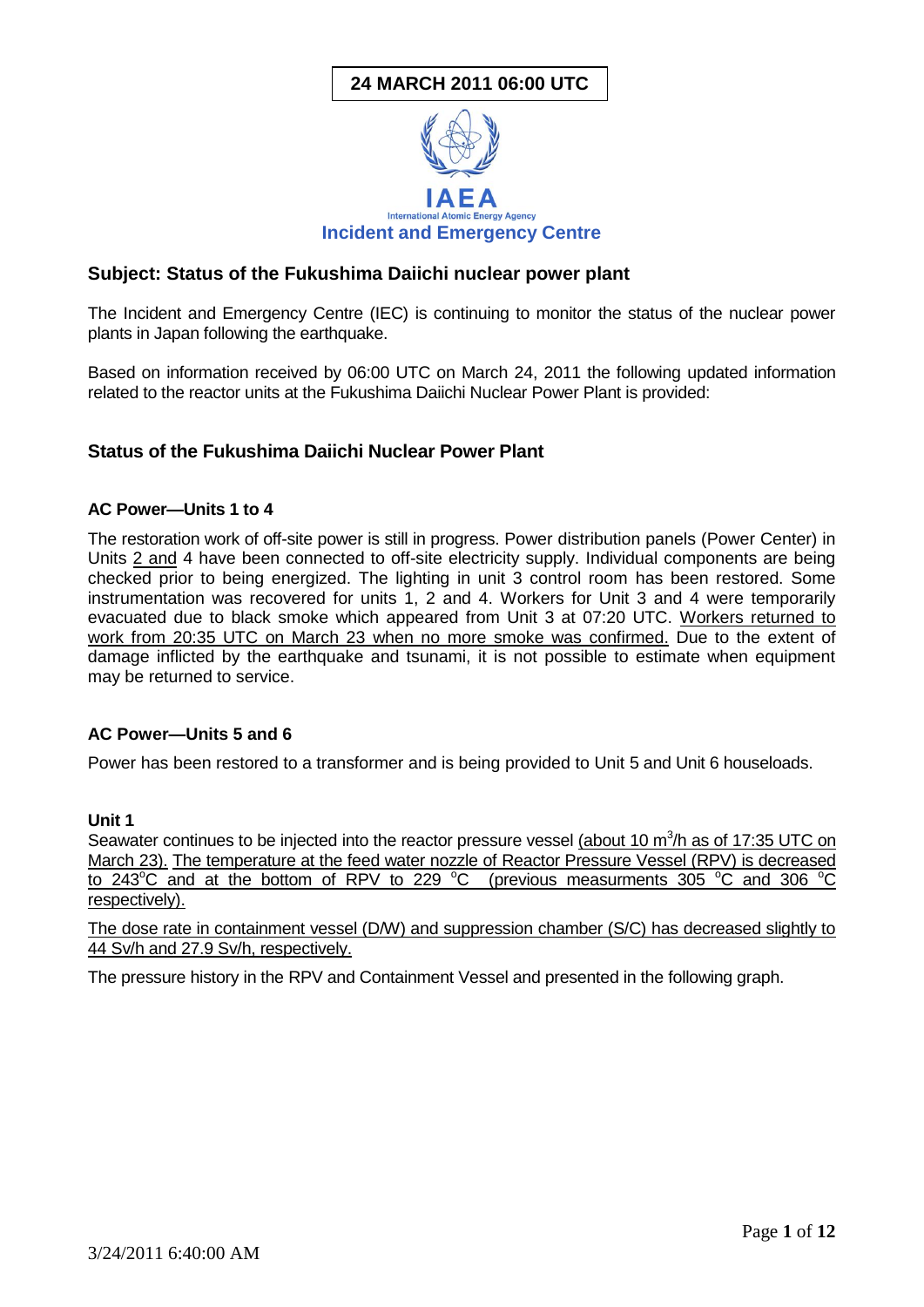

## **Unit 2**

Injection of seawater (18 ton) to the Spent Fuel Pool was carried out. The cumulative total amount of water sprayed is now 58 t. Seawater injection to RPV continues with a flow rate of 11 m<sup>3</sup>/h. The RPV temperature at the feed water nozzle and at the bottom head of RPV are stable (102  $^{\circ}$ C and 109  $^{\circ}$ C respectively).

The dose rates in the containment vessel (D/W) and the suppression chamber (S/C) are decreased slightly to 49.3 Sv/h and 1.49 Sv/h, respectively.

The RPV and Containment Vessel pressure is shown in the following graph.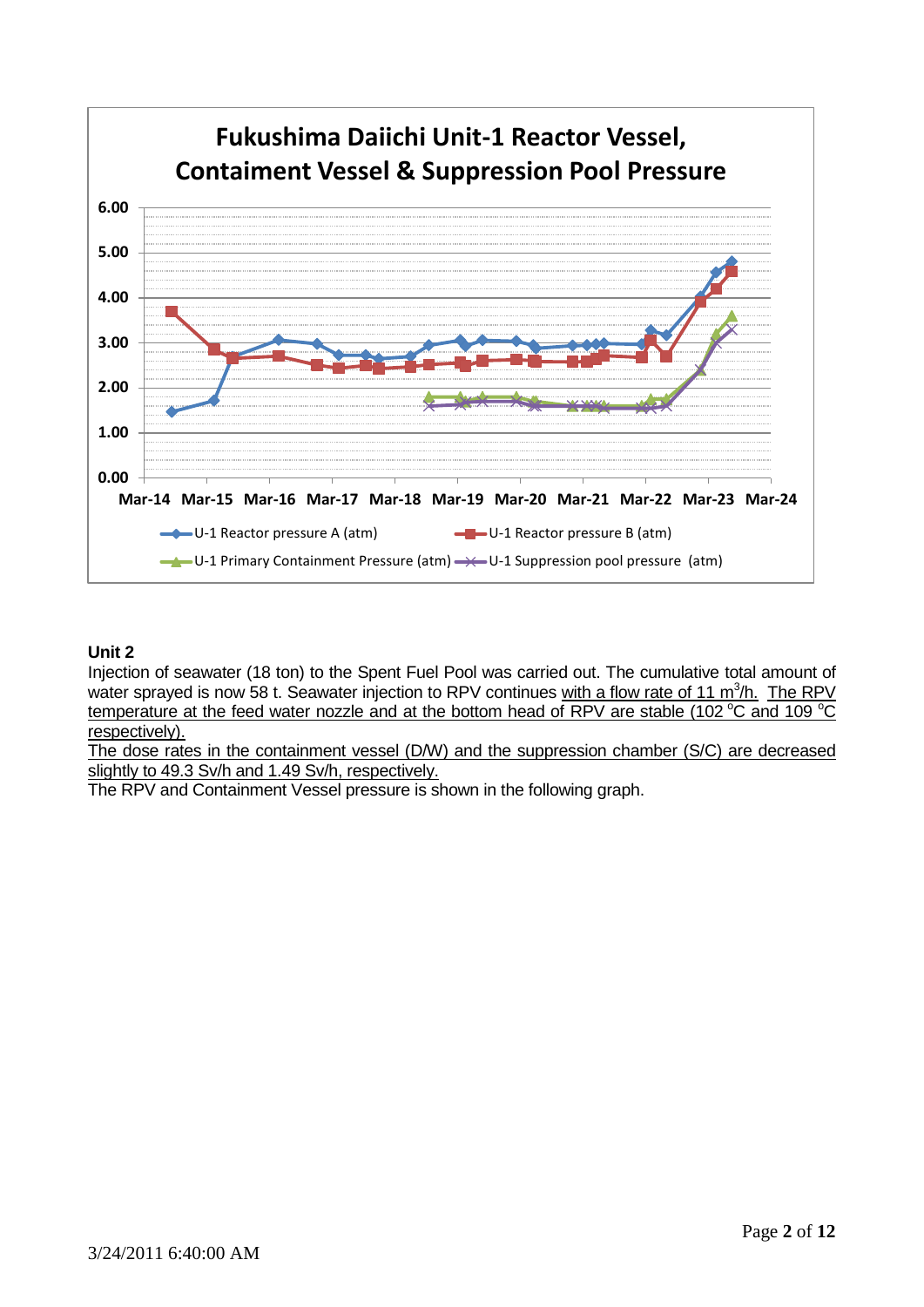

## **Unit 3**

Seawater continues to be injected into the RPV and sprayed over the spent fuel pool as needed. The cumulative amount of water sprayed to Unit 3 is 3927t. The RPV temperature at feed water nozzle decreased to 80.7 $^{\circ}$ C and at the bottom of RPV to 185.4 $^{\circ}$ C (previous measurement 304.8 $^{\circ}$ C and  $225.5^{\circ}$ C respectively).

The RPV and Containment Vessel pressure is presented in the graph below.

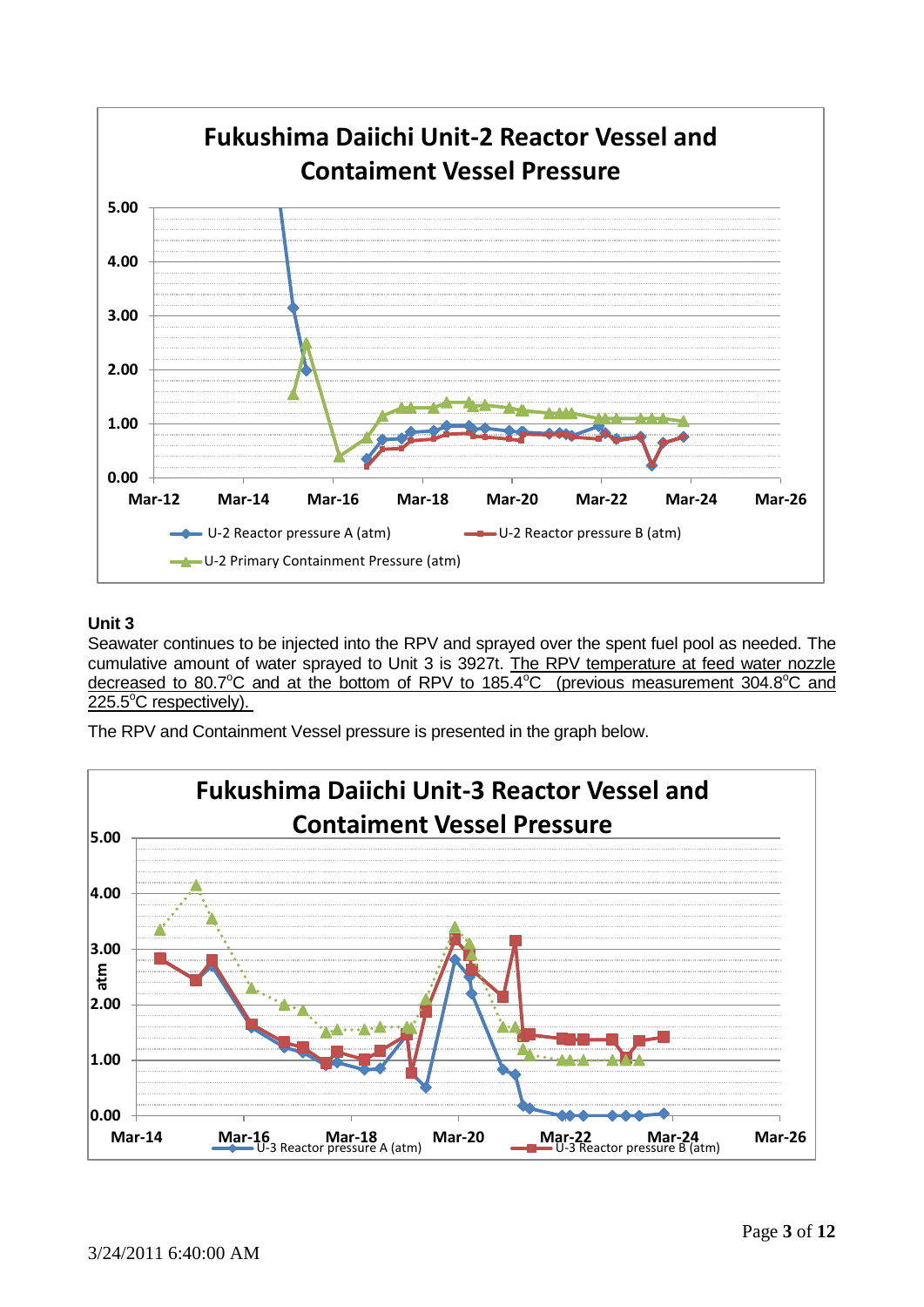#### **Unit 4**

Water was poured into the spent fuel pool at a rate of 50  $m^3/h$  using a concrete pump for 3 hours on 22nd March . Starting from 01:00 UTC till 04:02 UTC on March 23, 130 t of water was poured in using a concrete pump truck at 50 m<sup>3</sup>/h. The cumulative amount of water sprayed to Unit 4 is 535 t.

#### **Unit 5**

The reactor remains in cold shutdown. The reactor water temperature increased to 71.4°C as RHR pump has stopped when power was switched from temporary to normal. Spent Fuel Pool water temperature increased slightly to  $45.1^{\circ}$ C.

### **Unit 6**

The reactor remains in cold shutdown. Power was switched from the diesel generator to offsite power. The RPV water temperature descreased to 24.1 °C. Spent Fuel Pool water temperature is increased slightly to 23.5°C.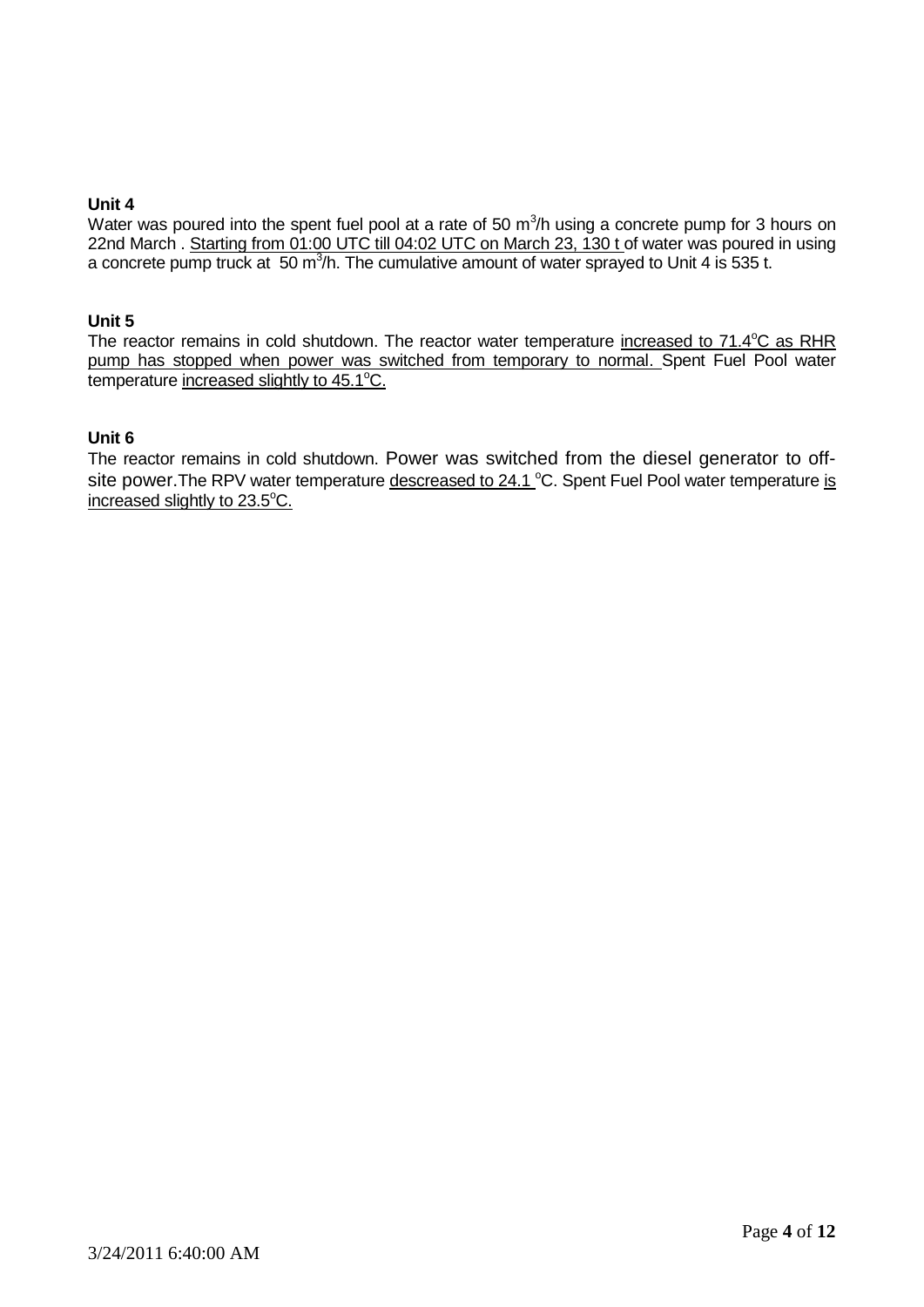## **Units 1, 2, 3, 4, 5 and 6 - Plant Status**

| Parameter / Indications                    | Unit                                          |                                                                                   |                       | <b>Fukushima Daiichi</b> |                                                                          |                                                                                 |                          |
|--------------------------------------------|-----------------------------------------------|-----------------------------------------------------------------------------------|-----------------------|--------------------------|--------------------------------------------------------------------------|---------------------------------------------------------------------------------|--------------------------|
|                                            |                                               | Unit 1                                                                            | Unit 2                | Unit 3                   | Unit 4                                                                   | Unit 5                                                                          | Unit 6                   |
|                                            | <b>MPa</b>                                    | 0.511(A)                                                                          | 0.076(A)              | $0.004$ (C)              |                                                                          | 0.108                                                                           | 0.109                    |
| <b>Reactor Pressure Vessel Pressure</b>    |                                               | $0.488$ (B)                                                                       | $0.076$ (B)           | 0.142(A)                 |                                                                          |                                                                                 |                          |
|                                            | atm                                           | 5.11(A)                                                                           | 0.76(A)               | 0.04(A)                  |                                                                          | 1.08                                                                            | 1.09                     |
|                                            |                                               | 4.88(B)                                                                           | 0.76(B)               | 1.42(B)                  |                                                                          |                                                                                 |                          |
| Containment Vessel (Drywell) Pressure      | kPa                                           | 385                                                                               | 105                   | Below the scale          | $\sim$                                                                   | $\mathbf{r}$                                                                    | $\overline{\phantom{0}}$ |
|                                            | atm                                           | 3.85                                                                              | 1.05                  | Below the scale          | $\blacksquare$                                                           | $\overline{\phantom{a}}$                                                        | $\blacksquare$           |
| <b>Reactor Pressure Vessel Level</b>       | <sub>mm</sub><br>(above the top of            | $-1700$ (A)                                                                       | $-1200(A)$            | $-1800(A)$               |                                                                          | 1846                                                                            | 2397                     |
|                                            | active fuel)                                  | $-1700(B)$                                                                        | (B) not<br>available  | $-2300(B)$               |                                                                          |                                                                                 |                          |
| <b>Suppression Pool Temperature</b>        | $\overline{c}$                                | No Data                                                                           | No Data               | No Data                  | No Data                                                                  | No Data                                                                         | No Data                  |
| <b>Suppression Pool Pressure</b>           | kPa                                           | 370                                                                               | Below the scale       | Below the scale          |                                                                          |                                                                                 |                          |
|                                            | atm                                           | 3.70                                                                              |                       |                          |                                                                          |                                                                                 |                          |
| Adding water to Reactor Pressure<br>Vessel | • Adding<br>• Not adding<br>$\bullet$ Unknown | Seawater continues to be injected into the reactor<br>pressure vessels as needed. |                       |                          | Injection to<br>RPV and the<br>Spent Fuel Pool<br>using make up<br>water | Injection to<br>RPV and the<br><b>Spent Fuel</b><br>Pool using<br>make up water |                          |
| Date/Time of Data Acquisition              |                                               | March 23<br>16:00 UTC                                                             | March 23<br>16:00 UTC | March 23<br>17:40 UTC    |                                                                          | March 23<br>20:00 UTC                                                           | March 23<br>20:00 UTC    |

\* All pressures are absolute pressure (pressure including normal atmospheric pressure)

\*\*(A) and (B) refer to two measurement channels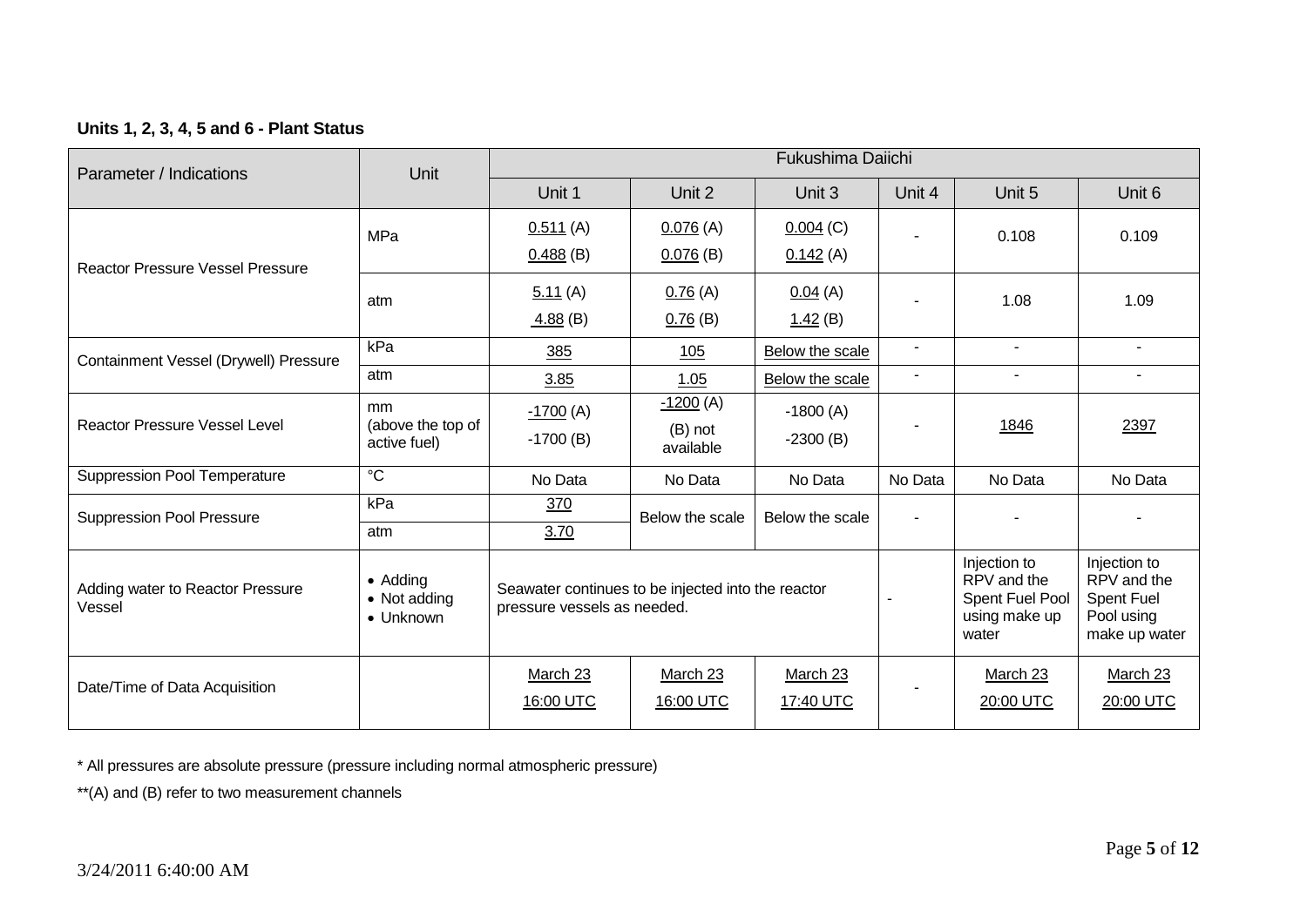## **Radiation Monitoring Data**

## **Daiichi NPP – On-Site Monitoring**

New data from 23<sup>rd</sup> March has come in for radionuclide concentrations in air at the Daiichi site. Samples were collected north of the Administration Building in the midday period on each of March 19, 20, and 21; and from the main gate on March 22 and 23 . Concentrations of I-131,I-132 and I-133 were measured as well as concentrations of Cs-134, Cs-136 and Cs-137. NISA's concentration limits in air for each of these radionuclides is shown in parenthesis.



Note 1: The data for I-131 should be read from the right hand scale; the other radionuclides should be read from the left hand scale.

Note 2: Monitoring point for 19-21 March was the administrative building north; for 22-23 March the measurement point was close to the main gate.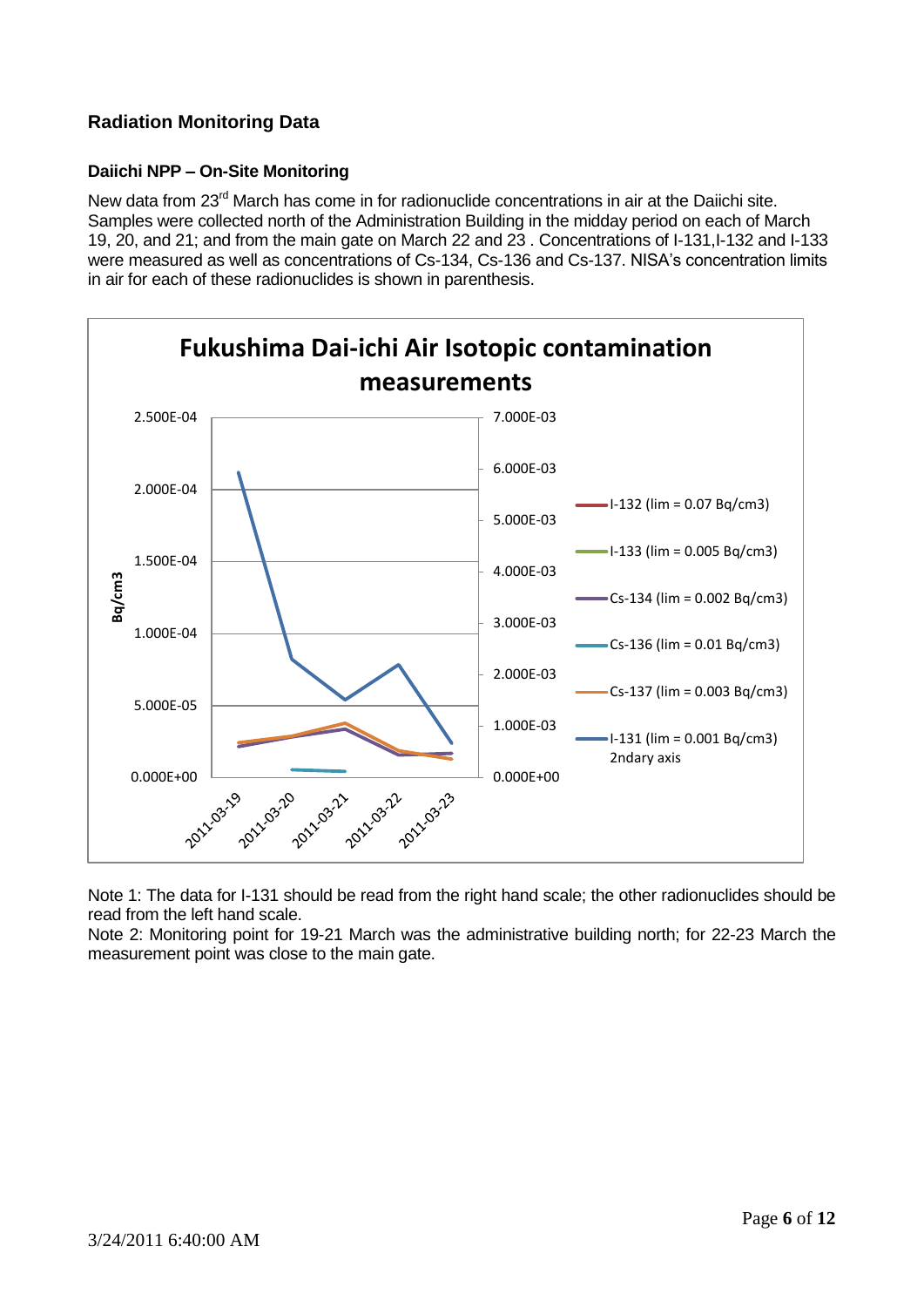Overall the dose rates reported on-site appear to be trending downwards. The dose rates measured between March 21 to March 23 near MP6 are displayed on the chart below.



#### **Monitoring in the Marine Environment**

On March 22, MEXT announced an action plan for monitoring coastal waters near the Fukushima Daiichi NPP site. Air and seawater samples were collected on March 23 in coastal waters along transects that are separated by 10 kilometer intervals – sampling was performed along each transect to a distance of about 30 kms offshore. The results published on March 24 03:00 UTC are presented below.

| <b>Sampling</b><br><b>Point</b> | <b>Sampling</b><br>Date and | <b>Seawater concentration</b><br>(Bq/L) |               | Dose Rate<br>(microSv/h) | Concentration (Bq/m <sup>3</sup> ) | <b>Dust in Air Radionuclide</b> |
|---------------------------------|-----------------------------|-----------------------------------------|---------------|--------------------------|------------------------------------|---------------------------------|
|                                 | Time (UTC)                  | $I - 131$                               | <b>Cs-137</b> |                          | $1 - 131$                          | <b>Cs-137</b>                   |
| $1 - 1$                         | 22-Mar 23:10                | 24.9                                    | 16.4          | 0.034                    | 0.133                              | 0.00676                         |
| $1 - 2$                         | 23-Mar 00:00                | 30.0                                    | 11.2          | 0.038                    | 0.0623                             | 0.0694                          |
| $1 - 3$                         | 23-Mar 00:30                | 76.8                                    | 24.1          | 0.049                    | 0.0936                             | $- -$                           |
| $1 - 4$                         | 23-Mar 01:15                | 37.3                                    | 18.2          | 0.054                    | 0.0866                             | 0.016                           |
| $2 - 1$                         | 23-Mar 02:20                | 54.7                                    | 12.7          | 0.035                    | $\overline{\phantom{a}}$           | $- -$                           |
| $2 - 2$                         | 23-Mar 03:00                | 42.0                                    | 12.8          | 0.030                    | --                                 | --                              |
| $2 - 3$                         | 23-Mar 03:37                | 29.0                                    | 15.3          | 0.040                    | $- -$                              | $- -$                           |
| $2 - 4$                         | 23-Mar 04:32                | 39.4                                    | 15.2          | 0.040                    | $- -$                              | --                              |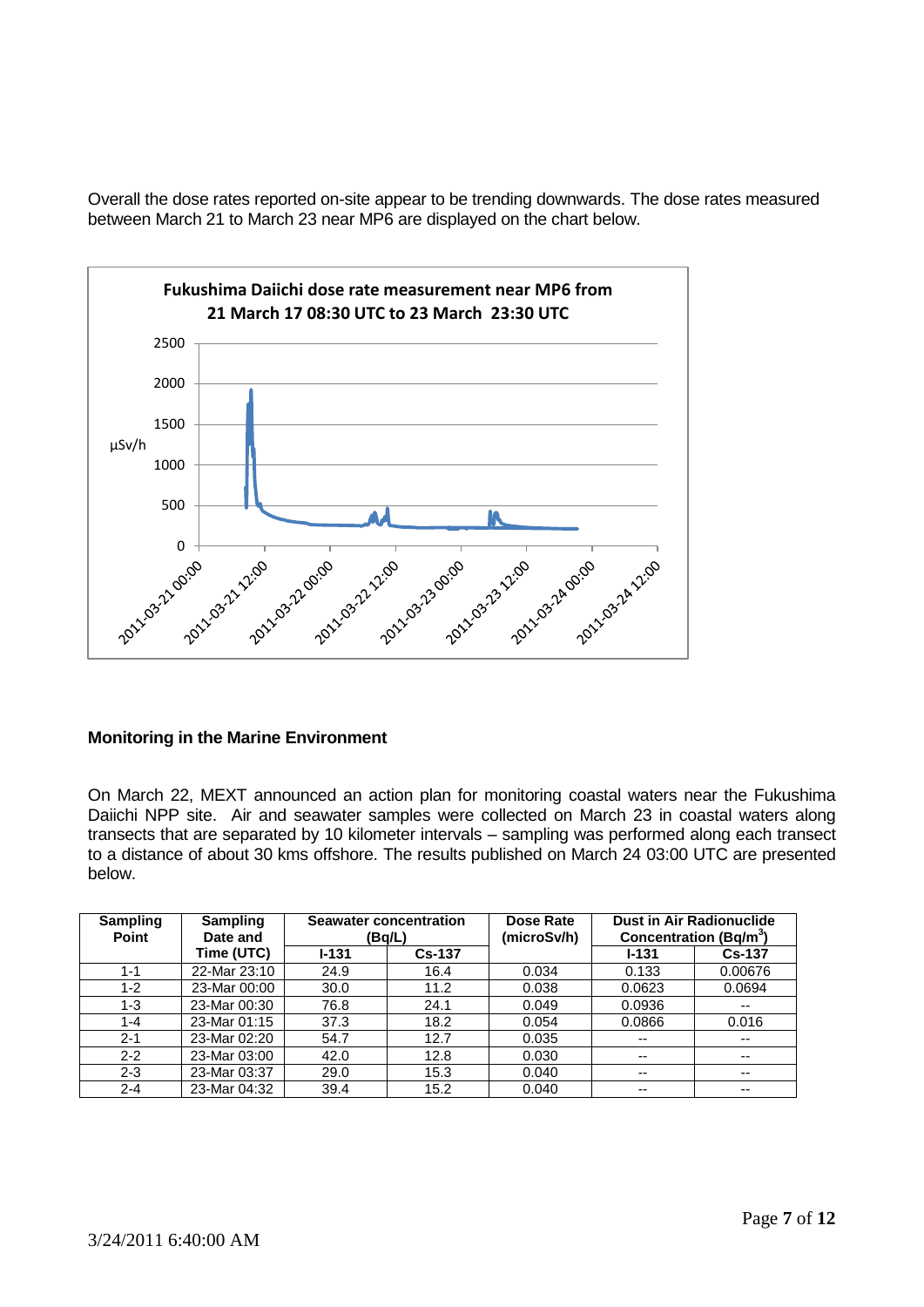

The maximum permissible concentration in water are 40 Bq/L for I-131 and 90 Bq/L for Cs-13. Results have been sent to IAEA experts from the Marine Environmental Labopratory in Monaco for analysis.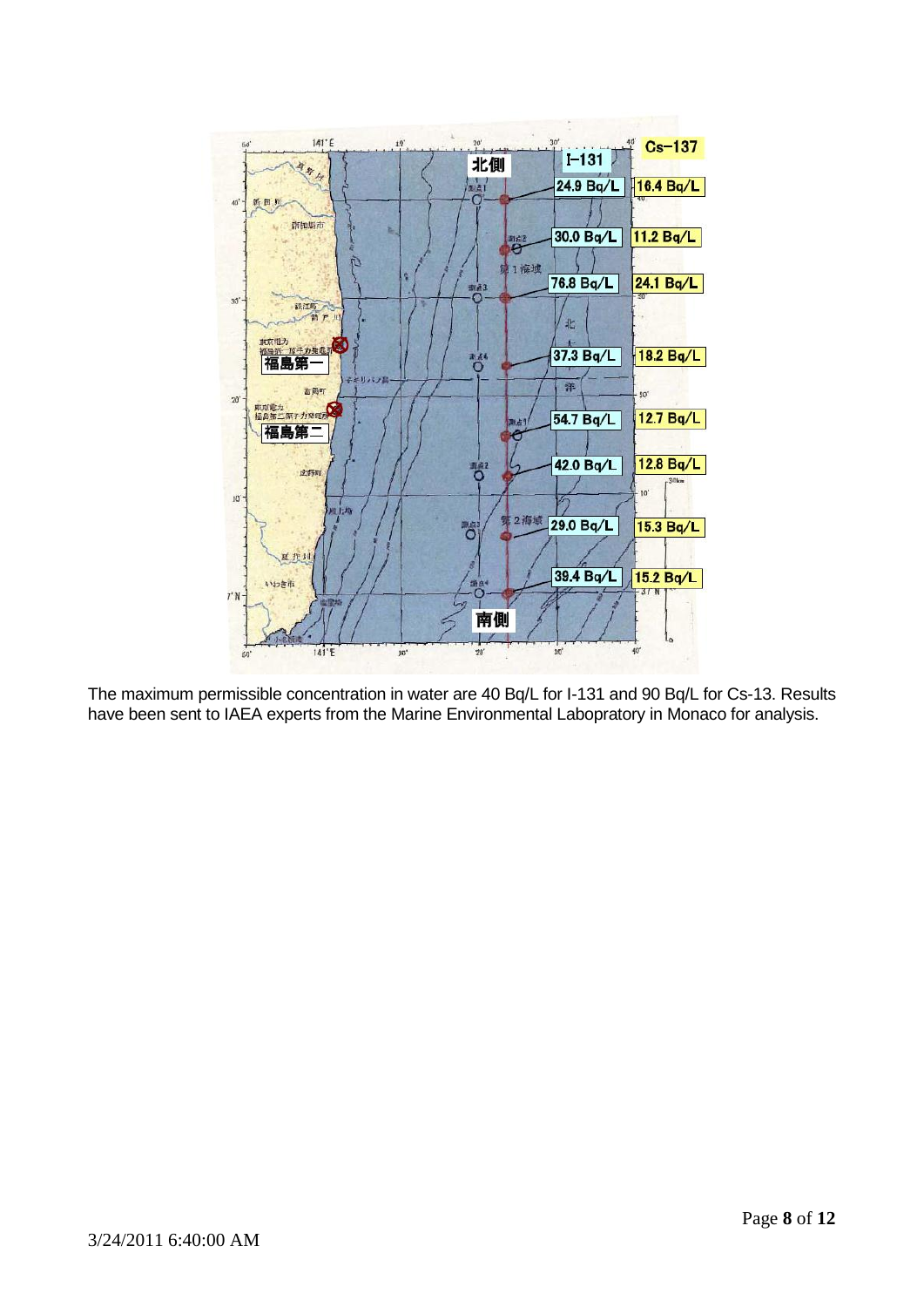## **Deposition Data by Prefecture**

Deposition of I-131 and Cs-137 have been reported in about 10 prefectures. As the Table below illustrates, deposition rates vary appreciably from one day to the next. If rainfall occurs, there can be substantial changes in deposition (i.e. wet deposition). This may explain the increased deposition in Tokyo between the March 20-21 and March 21-22 measurements. New and updated data is underlined.

|                     | Mar 18-19 |               |           | Mar 19-20     | Mar 20-21 |               | Mar 21-22 |               |
|---------------------|-----------|---------------|-----------|---------------|-----------|---------------|-----------|---------------|
| Location            | l-131     | <b>Cs-137</b> | $1 - 131$ | <b>Cs-137</b> | $1 - 131$ | <b>Cs-137</b> | $1 - 131$ | <b>Cs-137</b> |
| Iwate(Morioka)      | ND        | ND            | <b>ND</b> | 0.24          | 4800      | 690           | ND        | <b>ND</b>     |
| Yamagata(Yamagata)  | ND        | ND.           | 22        | 20            | 58000     | 4300          | 590       | 140           |
| Ibaraki             | -         | -             | 490       | 48            | 93000     | 13000         | 85000     | 12000         |
| Tochigi(Utsunomiya) | 1300      | 62            | 540       | 45            | 5300      | 250           | 25000     | 440           |
| Gunma(Maebashi)     | 230       | 84            | 190       | 63            | 990       | 87            | 1500      | 72            |
| Saitama(Saitama)    | 64        | <b>ND</b>     | 66        | ND            | 7200      | 790           | 22000     | 1600          |
| Chiba(Ichihara)     | 21        | ND.           | 44        | 3.8           | 1100      | <u> 110</u>   | 14000     | 2800          |
| Tokyo(Shinjyuku)    | 51        | ND            | 40        | ND            | 2900      | 560           | 32000     | 5300          |
| Yamanashi(Kouhu)    | 175       | ND            | ND        | ND            | ND        | ND            | 4400      | 400           |

#### **Deposition (Bq/m2) measured during a 24 hour period, from 9:00 to 9:00**

**Deposition (Bq/m2) measured during a 24 hour period, from 9:00 to 9:00**

|                     |           | Mar 22-23                |  |  |
|---------------------|-----------|--------------------------|--|--|
| <b>Location</b>     | l-131     | <b>Cs-137</b>            |  |  |
| Iwate(Morioka)      | <u>23</u> | <u> 13</u>               |  |  |
| Yamagata(Yamagata)  | 2100      | <u> 1900</u>             |  |  |
| Ibaraki             | 27000     | 420                      |  |  |
| Tochigi(Utsunomiya) | 23000     | <u>99</u>                |  |  |
| Gunma(Maebashi)     | 310       | $\overline{\mathsf{ND}}$ |  |  |
| Saitama (Saitama)   | 22000     | 320                      |  |  |
| Chiba(Ichihara)     | 22000     | 360                      |  |  |
| Tokyo(Shinjyuku)    | 36000     | 340                      |  |  |
| Yamanashi(Kouhu)    | 110       | <u>26</u>                |  |  |

 $ND = not$  detected.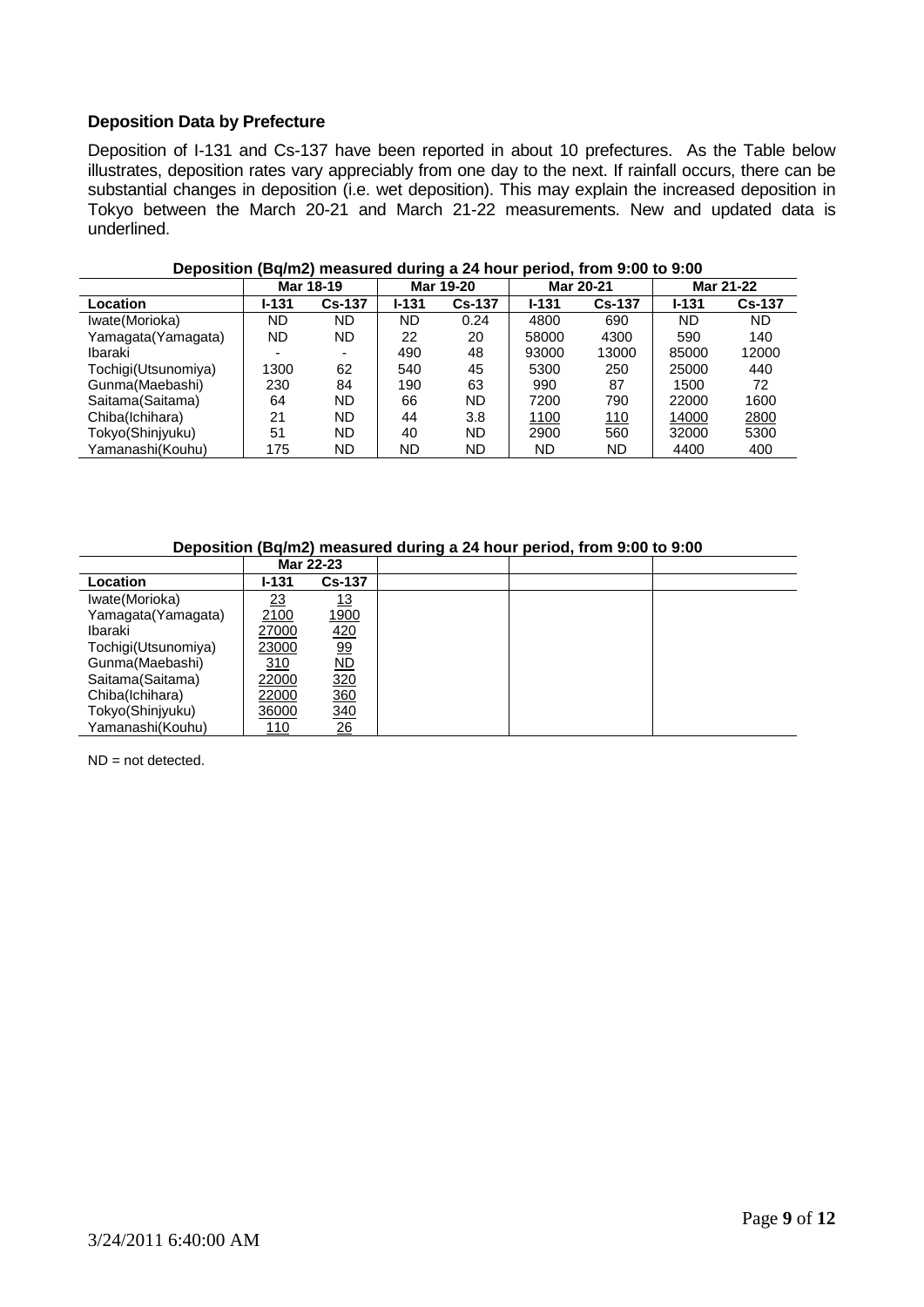#### **Radioactivity in food, milk and drinking water**

New data for radionuclide concentration data for food, milk and drinking water is being accumulated. Sampling is most extensive within Fukushima and Ibaraki prefectures. The sampling frequencies and locations, as well as the type of foodstuff sampled are, by necessity, not uniform. Hence, reporting on radionuclide concentrations in foodstuffs is ad hoc. Since the last status report (23 March 17:00 UTC), the following new foodstuff monitoring data is noted:

|                             | Spinach (I>2000Bq/kg, Cs>500Bq/kg)             |                                  |               |                  |
|-----------------------------|------------------------------------------------|----------------------------------|---------------|------------------|
| Sampling date               | Sampling point                                 |                                  | $I - 131$     | Cs-137           |
|                             | Prefecture                                     | City/machi/cyo/Mura              | Bq/kg         | Bq/kg            |
| 2011-03-18                  | Ibaraki                                        | Takahagi-city                    |               |                  |
|                             |                                                | Hitachi- city                    |               |                  |
|                             |                                                | Hitachioota- city                |               |                  |
|                             |                                                | hitachioomiya-city               |               |                  |
|                             |                                                | Daigo-city                       |               |                  |
|                             |                                                | Toukai-mura                      | 54100         | 1931             |
|                             |                                                | Hitachinaka-city                 |               |                  |
|                             |                                                | kitaibaraki-city                 |               |                  |
|                             |                                                | Nakaminato-city                  |               |                  |
|                             |                                                | Hokota-city                      |               |                  |
|                             |                                                | Moriya-city                      |               |                  |
|                             |                                                | Koga-city                        |               |                  |
| 2011-03-19                  | Tochigi                                        | Utsunomiya-city                  |               |                  |
|                             |                                                | Kamimikawa-machi                 | 5700          | 790              |
|                             |                                                | Shimono-city                     |               |                  |
|                             |                                                | Mibu-machi                       |               |                  |
|                             | Ibaraki                                        | Takahagi-city                    | 11000         | 586              |
|                             | Gunma                                          | Isezaki-city                     | 2630          |                  |
| 2011-03-20                  | Ibaraki                                        | Tsukuba-city                     |               |                  |
|                             |                                                | Ibaraki-machi                    | 4100          |                  |
| Result released             | Ibaraki                                        | Hokota-machi                     | 4100          |                  |
| on 2011-03-21<br>2011-03-21 | Fukuachima                                     | Izumisaki-mura                   |               |                  |
|                             |                                                | Ono-machi                        |               |                  |
|                             |                                                | Tamura-city                      |               |                  |
|                             |                                                | Nakashima-mura                   | 19000         | 20000            |
|                             |                                                | Sakai-machi                      |               |                  |
|                             |                                                | Hirata-mura                      |               |                  |
|                             |                                                | Yabuki-machi                     |               |                  |
|                             |                                                | Nihonmatsu-city                  |               |                  |
|                             |                                                | Minamisouma-city                 |               |                  |
|                             |                                                | Miharu-machi                     |               |                  |
|                             |                                                | Motomiya-city                    |               |                  |
| 2011-03-21                  | <b>Ibaraki</b>                                 | Hokota-city                      | 12000         | 2110             |
|                             |                                                | Maikata-city                     |               |                  |
| 2011-03-22                  | Ibaraki                                        | Hokota-city                      | 12000         | 2100             |
|                             | Kabu (I>2000Bq/kg, Cs>500Bq/kg)                |                                  |               |                  |
|                             | Sampling point                                 |                                  | $I - 131$     | Cs               |
| Sampling date               | Prefecture                                     | City/machi/cyo/Mura              | Bq/kg         | Bq/kg            |
| 2011-03-21                  | Ibaraki                                        | Hokota-city                      |               |                  |
|                             |                                                |                                  | 12000         | 2110             |
|                             |                                                | Maikata-city                     |               | 420              |
|                             | Fukushima<br>Kakina (I>2000Bq/kg, Cs>500Bq/kg) | Sukagawa-city                    |               |                  |
|                             |                                                |                                  | $1 - 131$     | $\overline{C}$ s |
| Sampling date               | Sampling point<br>Prefecture                   |                                  |               |                  |
| 2011-03-19                  | Tochigi                                        | City/machi/cyo/Mura<br>Sano-city | Bq/kg<br>2000 | Bq/kg            |
|                             |                                                |                                  |               |                  |
| 2011-03-20                  | Gunma<br>cabbagy (I>2000Bq/kg, Cs>500Bq/kg)    | Takasaki-city                    |               | 555              |
| Sampling date               | Sampling point                                 |                                  | $1 - 131$     | Cs               |
|                             |                                                |                                  |               | Bq/kg            |
|                             | Prefecture                                     | City/machi/cyo/Mura              | Bq/kg         |                  |
| 2011-03-21                  | Fukushima                                      | Minamisouma-city                 | 5200          | 1400             |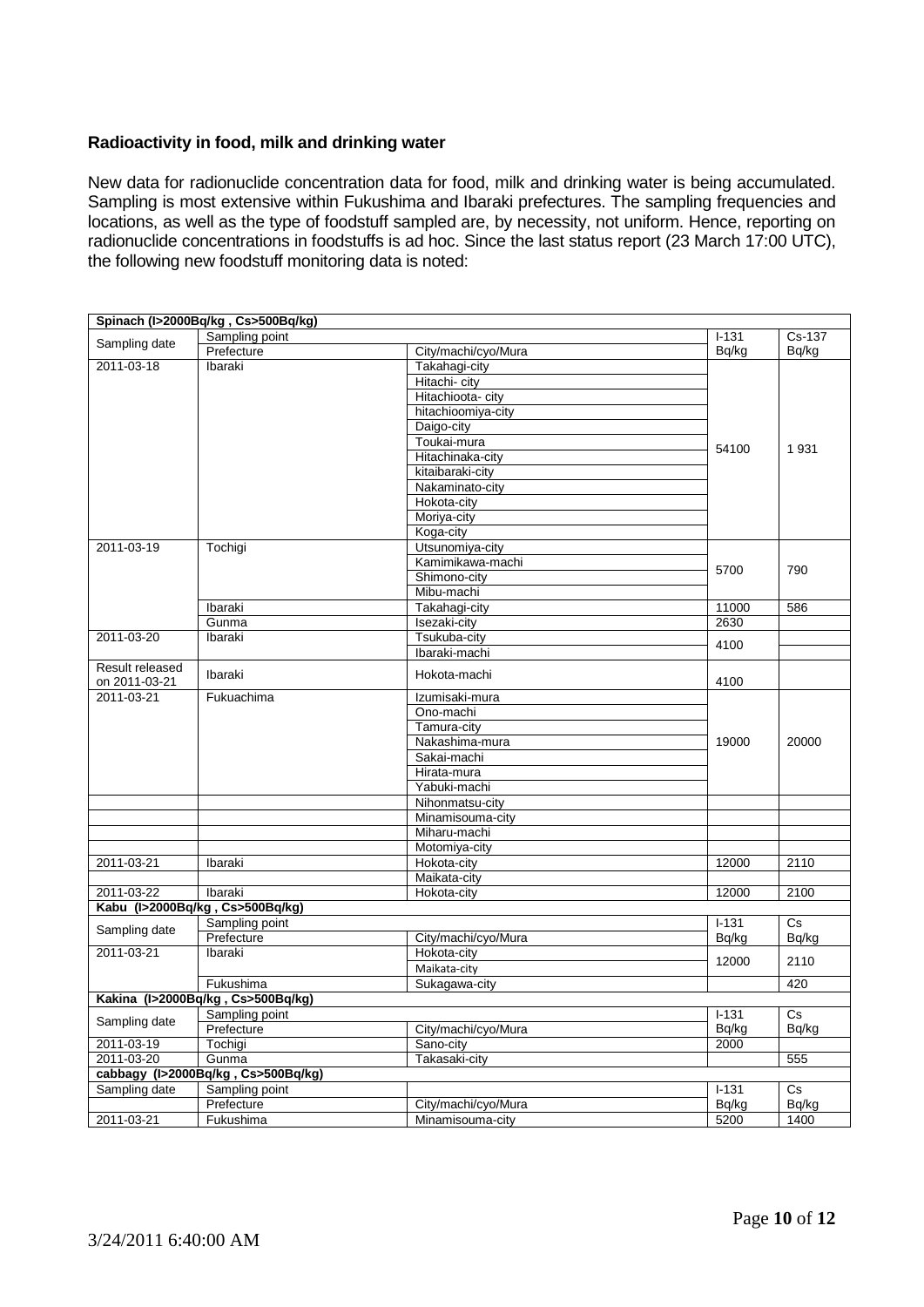| Buroccory (I>2000Bq/kg, Cs>500Bq/kg)     |                |                                       |           |                        |
|------------------------------------------|----------------|---------------------------------------|-----------|------------------------|
| Sampling date                            | Sampling point |                                       | $1 - 131$ | Cs                     |
|                                          | Prefecture     | City/machi/cyo/Mura                   | Bq/kg     | Bq/kg                  |
| 2011-03-21                               | Fukushima      | litate-mura                           |           |                        |
|                                          |                | Iwaki-chity                           |           |                        |
|                                          |                | Kagami-city                           |           |                        |
|                                          |                | Kunimi-machi                          | 17000     | 7000                   |
|                                          |                | Kuwaori-machi                         |           |                        |
|                                          |                | Date-city                             |           |                        |
|                                          |                | Miharu-machi                          |           |                        |
| Kukitana (I>2000Bq/kg, Cs>500Bq/kg)      |                |                                       |           |                        |
| Sampling date                            | Sampling point |                                       | $1 - 131$ | Cs                     |
|                                          |                |                                       | Bg/kg     | Bq/kg                  |
|                                          | Prefecture     | City/machi/cyo/Mura                   |           |                        |
| 2011-03-21                               | Fukushima      | Ootama-mura                           | 15000     | 41000                  |
|                                          |                | Motomiya-city                         |           |                        |
| Aburana (I>2000Bq/kg, Cs>500Bq/kg)       |                |                                       |           |                        |
| Sampling date                            | Sampling point |                                       | $1 - 131$ | Cs                     |
|                                          |                |                                       | Bq/kg     | Bq/kg                  |
|                                          | Prefecture     | City/machi/cyo/Mura                   |           |                        |
| 2011-03-21                               | Fukushima      | Shirakawa-city                        | 8200      | 4600                   |
|                                          |                | Tamagawa-mura                         |           |                        |
| Chijirena (I>2000Bq/kg, Cs>500Bq/kg)     |                |                                       |           |                        |
| Sampling date                            | Sampling point |                                       | $1 - 131$ | <b>Cs</b>              |
|                                          | Prefecture     |                                       | Bq/kg     | Bq/kg                  |
| 2011-03-21                               | Fukushima      | City/machi/cyo/Mura<br>Tanakura-machi | 3700      | 4600                   |
| Koutaisai (I>2000Bq/kg, Cs>500Bq/kg)     |                |                                       |           |                        |
|                                          |                |                                       | $1-131$   | $\overline{\text{Cs}}$ |
| Sampling date                            | Sampling point |                                       | Bq/kg     | Bq/kg                  |
|                                          | Prefecture     | City/machi/cyo/Mura                   |           |                        |
| 2011-03-21                               | Fukushima      | Nihonmatsu-city                       | 5400      | 5400                   |
| Santona (I>2000Bq/kg, Cs>500Bq/kg)       |                |                                       |           |                        |
|                                          |                |                                       | $1 - 131$ | Cs                     |
| Sampling date                            | Sampling point |                                       | Bq/kg     | Bq/kg                  |
|                                          | Prefecture     | City/machi/cyo/Mura                   |           |                        |
| 2011-03-21                               | Fukushima      | Saigou-mura                           | 4900      | 12000                  |
| Shinobufuyuna (I>2000Bq/kg, Cs>500Bq/kg) |                |                                       |           |                        |
| Sampling date                            | Sampling point |                                       | $1-131$   | $\overline{\text{Cs}}$ |
|                                          |                |                                       | Bq/kg     | Bq/kg                  |
|                                          | Prefecture     | City/machi/cyo/Mura                   |           |                        |
| 2011-03-21                               | Fukushima      | Kawamata-machi                        | 22000     | 14000                  |

|                                  |                | Water, I-131 exceeded permissible level of food (>300Bq/kg)  |             |  |
|----------------------------------|----------------|--------------------------------------------------------------|-------------|--|
| Sampling date and time           |                | Sampling point                                               |             |  |
|                                  | Prefecture     | City/machi/cyo/Mura                                          |             |  |
| 2011-03-17 13:04                 | Fukushima      | Tamura-city                                                  | 348         |  |
| 2011-03-18 11:50                 |                | Tamura-city                                                  | 317         |  |
| 2011-03-20 12:30                 |                | litate-mura                                                  | 965         |  |
| 2011-03-21 08:30                 |                |                                                              | 492         |  |
| 2011-03-21                       |                |                                                              | 450         |  |
|                                  |                |                                                              | 430         |  |
|                                  |                | Water, I-131 exceeded permissible level for baby (>100Bq/kg) |             |  |
| Sampling date and time           | Sampling point |                                                              | I-131 Bq/kg |  |
|                                  | Prefecture     | City/machi/cyo/Mura                                          |             |  |
| 2011-03-18 11:45                 | Fukushima      | Kawamata-machi                                               | 293         |  |
|                                  |                | Minamisouma-city                                             | 105         |  |
| 2011-03-19 11:00                 | Fukushima      | Kawamata-machi                                               | 130         |  |
| 2011-03-19 13:00                 | Fukushima      | Minamisouma-city                                             | 185         |  |
| 2011-03-19                       | Fukushima      | Tamura-city                                                  | 161         |  |
| 2011-03-21<br>Result released on | Fukushima      | Date-city                                                    | 120         |  |
|                                  |                | Kooriyama-city                                               | 150         |  |
| 2011-03-21                       | Ffukushima     | Kawamata-machi                                               | 174         |  |
|                                  |                | Minamisouma-city                                             | 137         |  |
|                                  |                | Iwaki-city                                                   | 103         |  |
| 2011-03-22                       | Tokyo          | Kanamachi water supply plant area                            | 210         |  |
| 2011-03-23                       | Ibaraki        | Toukaimura                                                   | 188.7       |  |